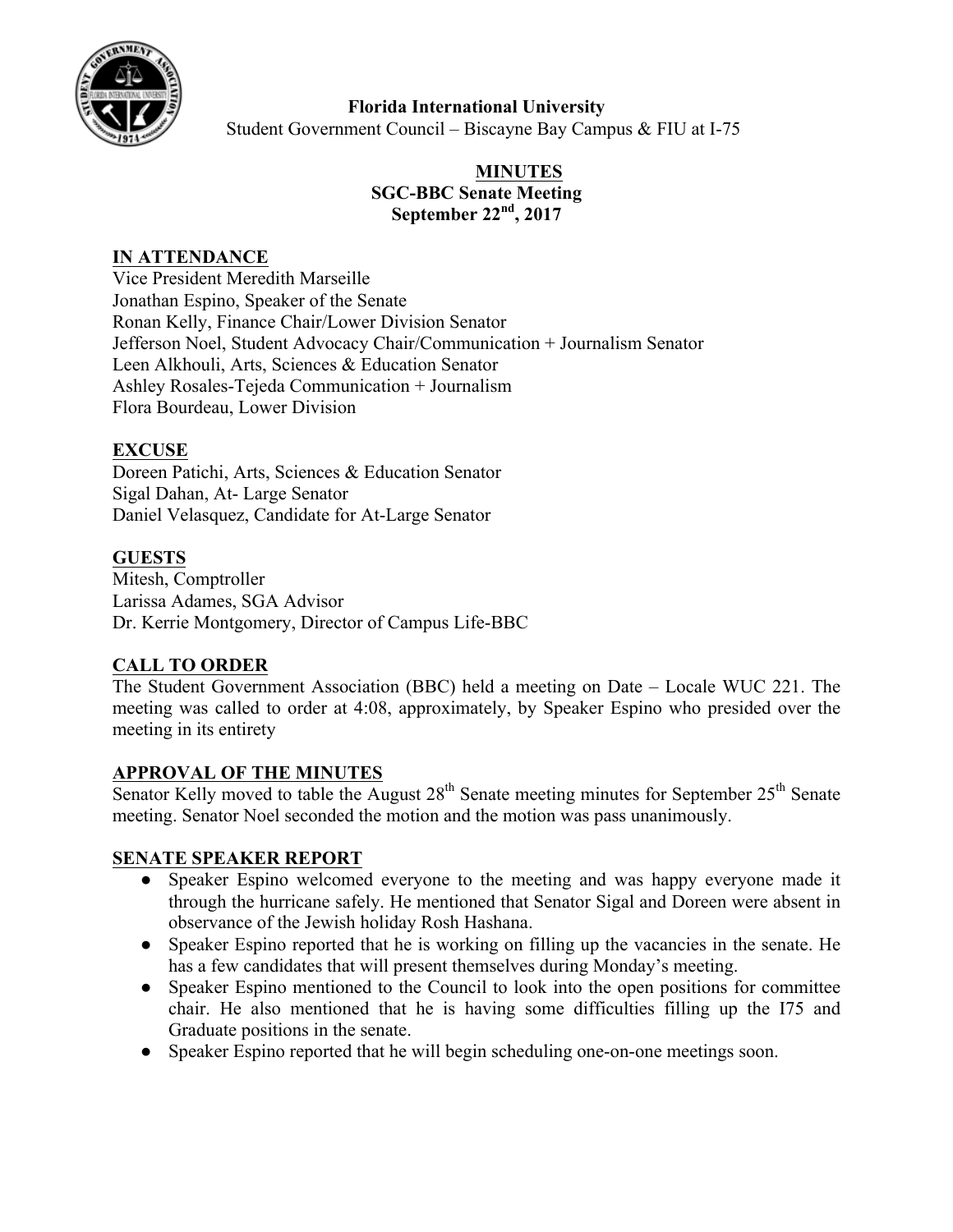• Speaker Espino reported on the state of Bayview after the hurricane and what has been done to have things back to normal. He mentioned that there has been some complaints from student about receiving bad services from the BayView staff, so he promised to look into that.

# **VICE PRESIDENT REPORT**

- Vice President Marseilles reported on her meeting with the BBC Council. The purpose of these meetings is for the councils to collaborate on different event that are being planned, and these meeting will happen every other week.
- Vice President Marseilles reported that she had a meeting with **Jeremy** to discuss the math lab project.

# **FINANCE CHAIR REPORT**

• Senator Kelly reported that he's been working on updating the website to apply for funds. He is also working on a questionnaire that will help students find the forms base on the needs.

# **STUDENT ADVOCACY CHAIR REPORT**

- Senator Noel reported on his meeting with Senator Tejeda where they discussed what is happening with the School of Journalism.
- Senator Noel reported that he had a meeting with David, the senator for Catar
- Senator Noel Brought to the council's attention the decision made by Betsy Davos to recede guidelines under Title 9. He also talked about how this relates and can affect the "It's On Us" campaign.

# **ADVISOR REPORT**

- Ms. Adames mentioned that the fall retreat will be on October 6 at 9:00am 3:00pm, and it is open to all council members. She also reported the Homecoming is approaching and wants everyone to participate on the float and the office decoration.
- Ms. Adames reminded everyone to complete their forms and for those who have not, she will send a reminder to.
- Ms. Adames mentioned that if anyone is having a problem clocking in and out to let Marcy know.
- Mrs. Montgomery reported that she received instruction from President Rosenberg that FIU will not be doing any disaster relief effort. If student organizations wants to donate anything, there are other organization they can do it through.

### **NEW BUSINESS**

- **A. SGC-BBC 2017-2018 Emoluments** 
	- VP Marseilles presented the emolument to the council. Mentioned what has been change and what stayed the same**.**
- **B. SGC-BBC 2017-2018 Statutes**